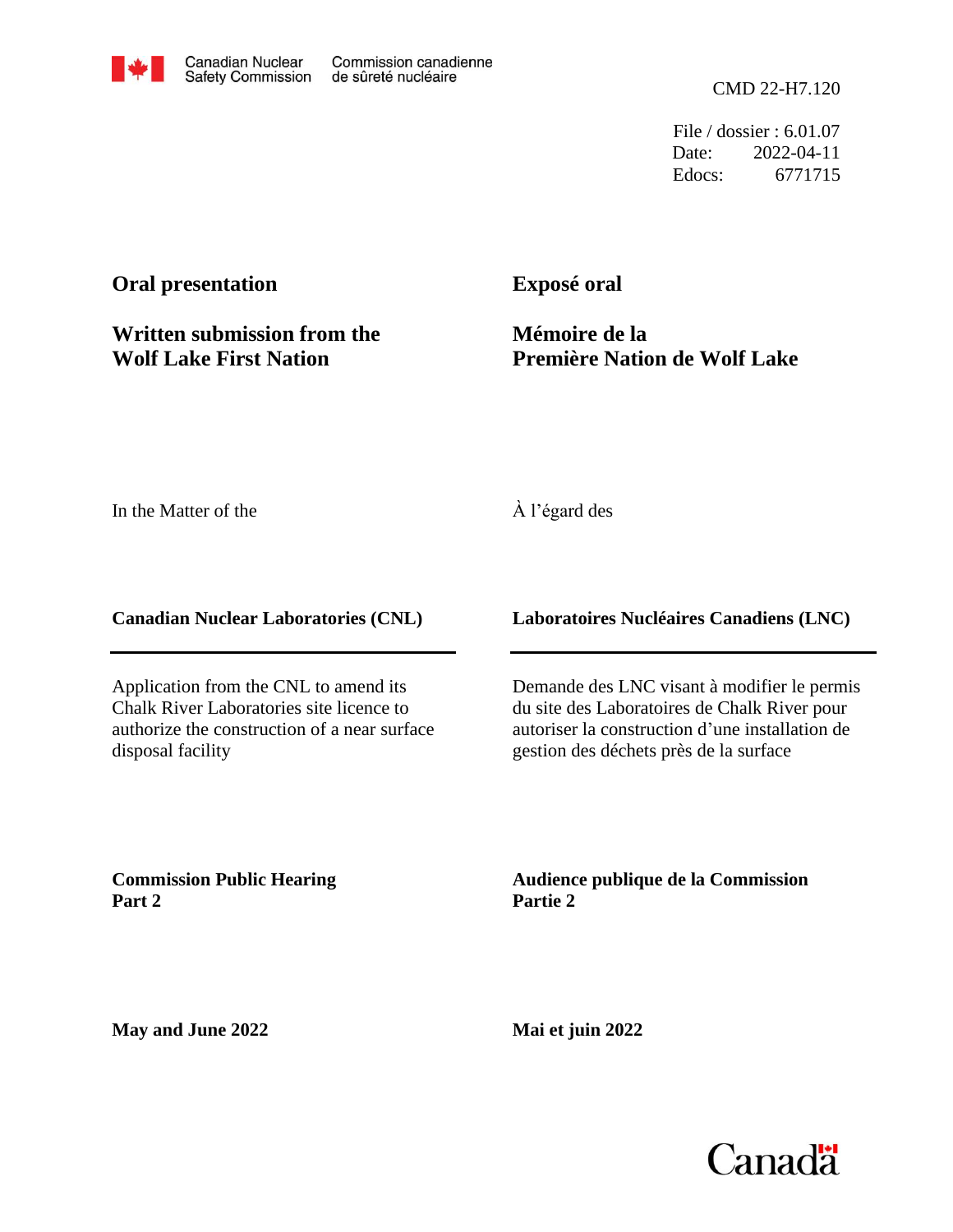

# **WOLF LAKE FIRST NATION**

**Hunter's Point, P. O. Box 998 Temiscaming, Quebec J0Z 3R0 Tel: 819-627-3628 Fax: 819-627-1109 E-mail: [lisarobinson@wolflakefirstnation.com](mailto:lisarobinson@wolflakefirstnation.com)**

April 11, 2022

Senior Tribunal Officer, Secretary Canadian Nuclear Safety Commission via email: intervention@cnsc-ccsn.gc.ca

Dear Commission Secretary:

#### **RE: NSDF CNSC Hearing, Part 2: Preliminary written submissions of Wolf Lake First Nation**

Wolf Lake First Nation wishes to intervene in Part 2 of the Canadian Nuclear Safety Commission (CNSC) hearing on the proposed Near Surface Disposal Facility (NSDF) project by way of written submission and oral presentation. For reasons which I elaborate on below, Wolf Lake First Nation is not currently in a position to provide a detailed written submission to the Commission. Please accept this as our preliminary written submission which we intend to supplement both in writing and orally at the hearing.

#### **Lack of Consultation**

Wolf Lake First Nation has not been adequately consulted on this project. When CNSC staff determined that the information provided in the Canadian Nuclear Laboratory's (CNL) submission was complete and deemed the final Environmental Impact Statement (EIS) acceptable, it did so despite the absence of any assessment of Wolf Lake First Nation's land use in the area and despite a lack of a social and cultural assessment of the area more generally.

Wolf Lake First Nation did not have an opportunity to review or provide feedback on the draft EIS before is was finalized and accepted by the CNSC. Wolf Lake First Nation has not been involved in the studies prepared by the proponent CNL, nor has it had an opportunity to conduct its own studies to better understand and assess the potential impacts of the project.

Wolf Lake First Nation has not had the opportunity to provide either the proponent or the Crown with a detailed list of its concerns.

The lack of consultation to date has also meant that the views of our membership have not been considered. At this point in time, I am unable to provide an exhaustive list of Wolf Lake First Nation concerns because my community has not been adequately consulted.